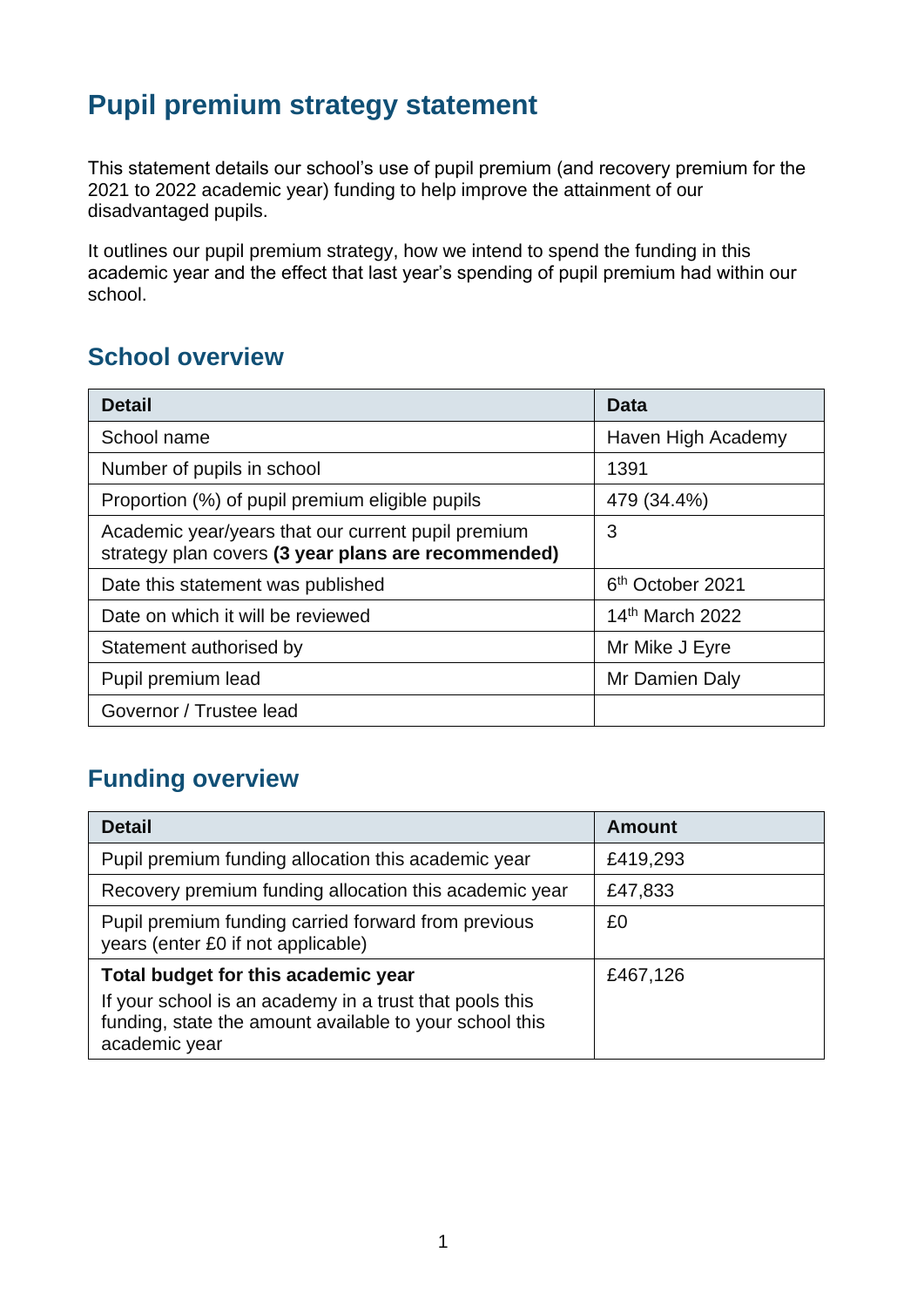# **Part A: Pupil premium strategy plan**

#### **Statement of intent**

Our vision at Haven High Academy is to provide a world class education for all students to enable them to reach their true potential in a safe and supported environment. The gap between our disadvantaged learners and the cohort as a whole has increased during this very challenging year and it is of utmost importance that we ensure that all of our students benefit from the very evident whole academy improvement. We have an effective, embedded CPD program and partnership for development established with PiXL and are working hard to improve and maximise attendance so that our quality first teaching can have its desired impact.

Quality first teaching is supported by interventions for learners with a focus on literacy and numeracy catchup, this covers compulsory focus groups of SEND, EAL and PP. More broadly key stage 4 students can attend an elective range of clubs and timetabled study and support sessions to add to their knowledge base in a small group environment, additional provision is available via our Saturday school.

We support and remove barriers for our disadvantaged students with free resources, specialist equipment and consumable items that facilitate full participation. All resources will be utilised to promote and increase real world experiences that nourish personal cultural capital and inspire an aspirational can-do mindset. This we believe bring out the very best outcomes for our pupil premium learners.

## **Challenges**

This details the key challenges to achievement that we have identified among our disadvantaged pupils.

| <b>Challenge</b><br>number | <b>Detail of challenge</b>                                                                                                        |
|----------------------------|-----------------------------------------------------------------------------------------------------------------------------------|
|                            | Further develop quality first teaching                                                                                            |
| $\mathcal{P}$              | Reduce the word-gap between PP and non-PP students; particular<br>emphasis on improving tier 2 and 3 vocabularies of PP students. |
| 3                          | Raise aspiration of PP students to improve 'life-choices.                                                                         |
|                            | Narrow the attendance-gap between PP and non-PP to achieve the<br>National Levels.                                                |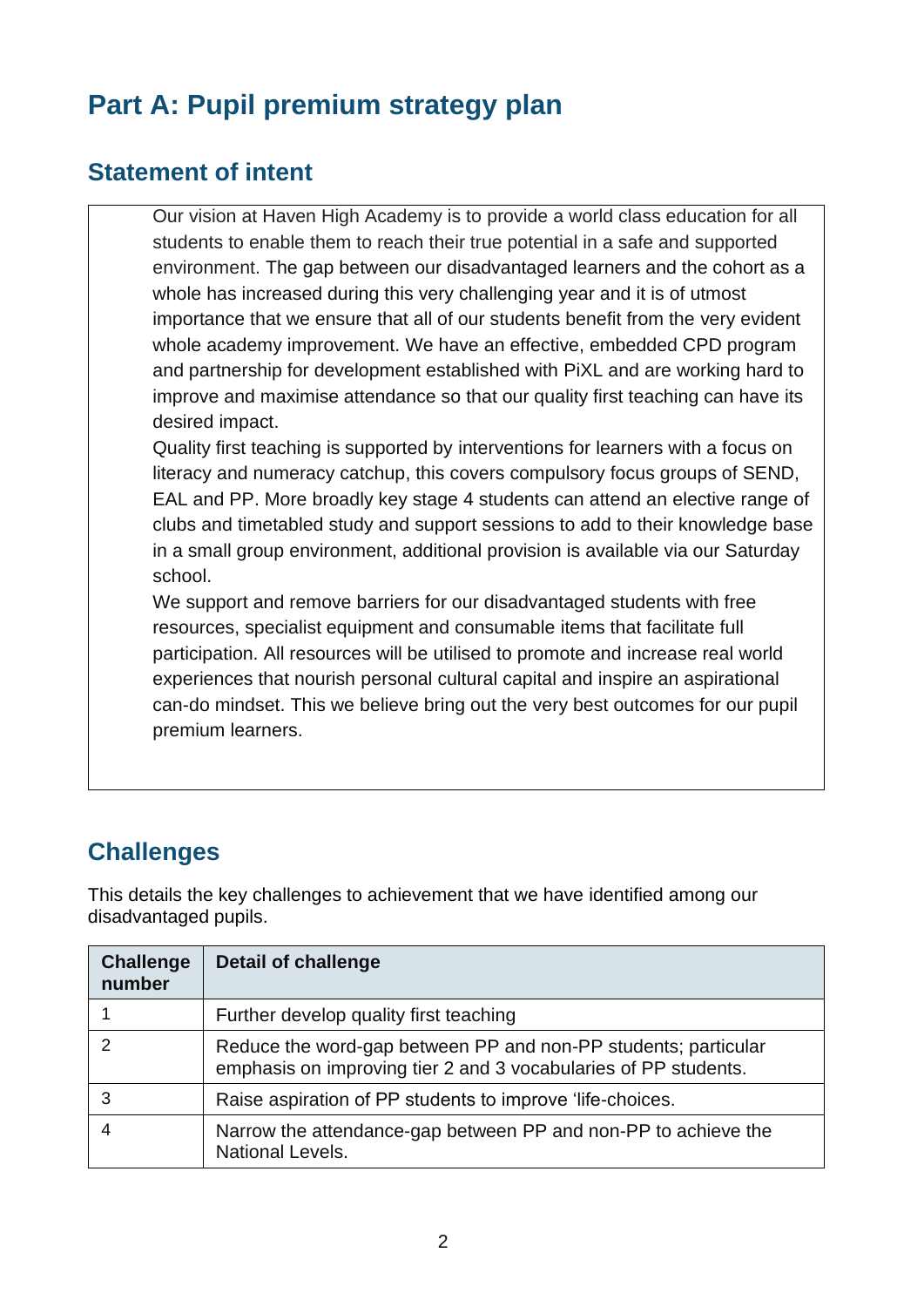## **Intended outcomes**

This explains the outcomes we are aiming for **by the end of our current strategy plan**, and how we will measure whether they have been achieved.

|    | <b>Intended outcome</b>                                  | <b>Success criteria</b>                                                                                   |
|----|----------------------------------------------------------|-----------------------------------------------------------------------------------------------------------|
|    | 1. Teaching to be at least good in all<br>lessons        | Whole school observation and feedback                                                                     |
| 2. | Interventions to Increase depth of student<br>vocabulary | Increased application of Tier 2/3 vocabulary<br>in all subjects. Improved attainment and<br>progress data |
|    | 3. Greater aspiration and grade expectations             | Improved attainment and progress data                                                                     |
|    | Improved attendance                                      | Attendance and PA data evidences an<br>improvement                                                        |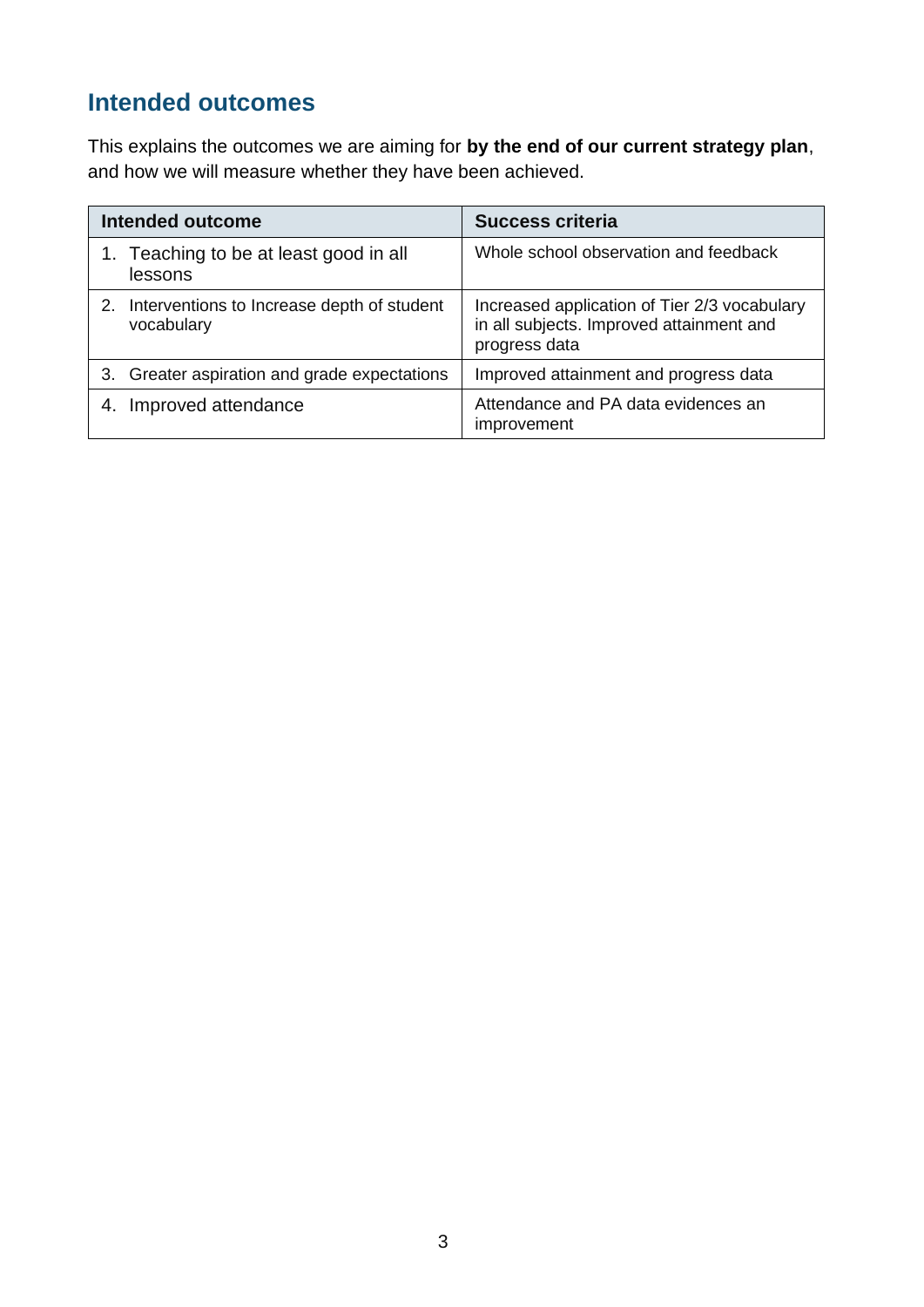## **Activity in this academic year**

This details how we intend to spend our pupil premium (and recovery premium funding) **this academic year** to address the challenges listed above.

#### **Teaching (for example, CPD, recruitment and retention)**

Budgeted cost: £ 120,000

| <b>Activity</b>                                                                                      | <b>Evidence that supports this</b><br>approach                                       | <b>Challenge</b><br>number(s)<br>addressed |
|------------------------------------------------------------------------------------------------------|--------------------------------------------------------------------------------------|--------------------------------------------|
| Whole school CPD                                                                                     | EEF - High impact - Metacognitive<br>approches                                       | 1,                                         |
| <b>PiXL</b>                                                                                          | High quality CPD and collaboration                                                   | 1,2,3                                      |
| Maintaining and strong<br>teaching environment                                                       | Quality first teaching better supports<br>disadvantaged learners                     | 1,2,3                                      |
| Recruitment, retention<br>and development of staff<br>team and support for<br>early career teachers, | EEF and SEC-Ed New Pupil Premium<br>guidance urges focus on high-quality<br>teaching | 1, 2, 3                                    |

#### **Targeted academic support (for example, tutoring, one-to-one support structured interventions)**

Budgeted cost: £ 230,000

| <b>Activity</b>                          | <b>Evidence that supports this</b><br>approach                 | <b>Challenge</b><br>number(s)<br>addressed |
|------------------------------------------|----------------------------------------------------------------|--------------------------------------------|
| Study and support                        | EEF - High impact small group tuition                          | 1,2,3,4                                    |
| 1 to 1 interventions                     | EEF - High impact moderate cost                                | 1,2,3,4                                    |
| Embedded use of<br>glossaries in lessons | EEF - Very high impact reading and<br>comprehension strategies | 2,3                                        |
| Teacher lead reading                     | EEF - Very high impact oral language<br>intervention           | 1,2                                        |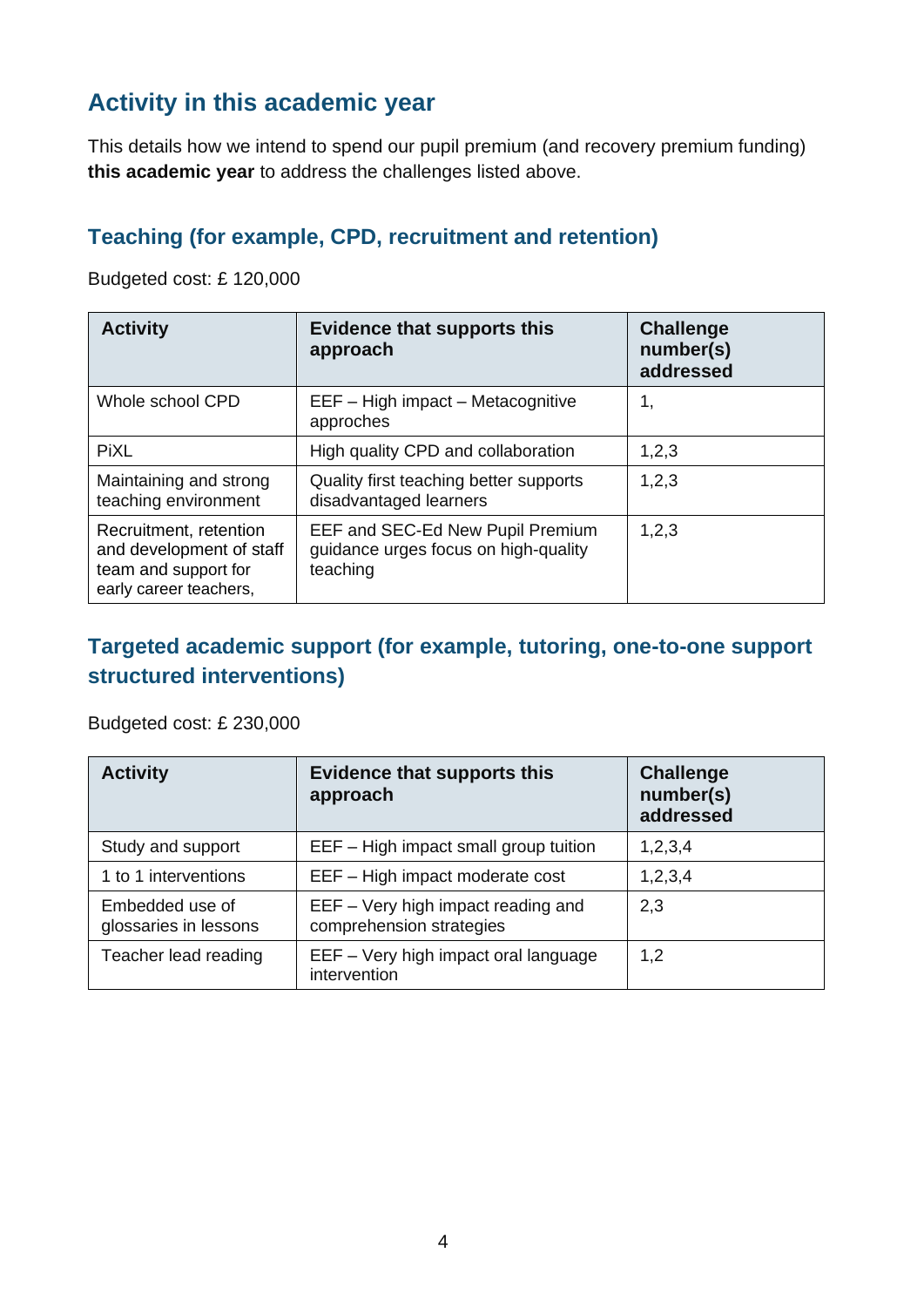### **Wider strategies (for example, related to attendance, behaviour, wellbeing)**

#### Budgeted cost: £ 117,126

| <b>Activity</b>                                                                                                                                                     | <b>Evidence that supports this</b><br>approach                                  | <b>Challenge</b><br>number(s)<br>addressed |
|---------------------------------------------------------------------------------------------------------------------------------------------------------------------|---------------------------------------------------------------------------------|--------------------------------------------|
| Attendance and<br>Pastoral team<br>attendance strategy -<br>Communication and<br>supporting the family<br>whilst highlighting<br>attendance and<br>attainment links | NFER - the Power of Attendance and<br><b>Stability for Disadvantaged Pupils</b> | 3,4                                        |
| Attendance aspiration<br>and reward                                                                                                                                 | EEF - Improving attendance                                                      | 3,4                                        |
| Removing financial<br>barriers to attendance                                                                                                                        | Transport, uniform, subscriptions<br>facilitate better attendance               | 4                                          |

### **Total budgeted cost: £ 467,126**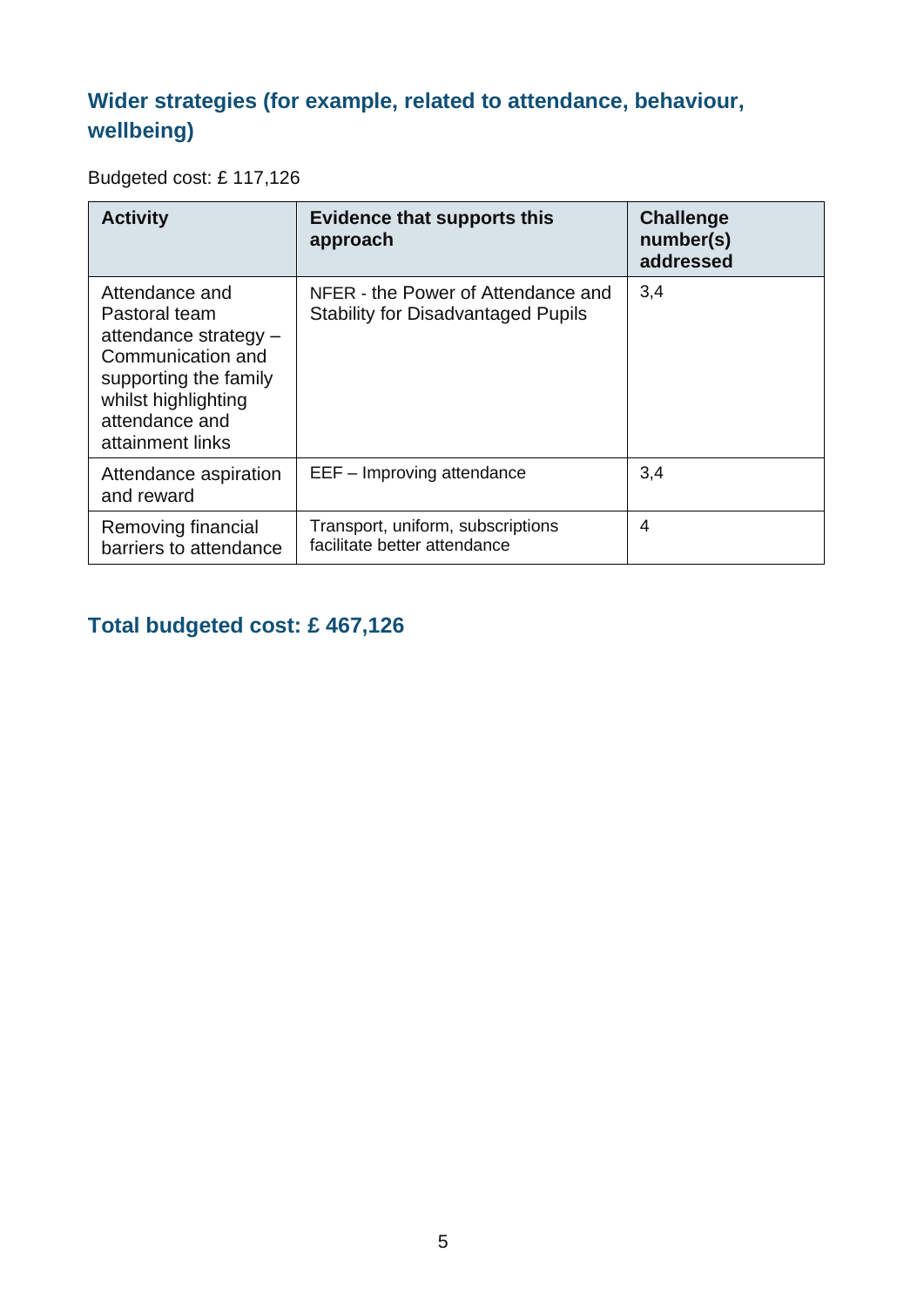## **Part B: Review of outcomes in the previous academic year**

### **Pupil premium strategy outcomes**

This details the impact that our pupil premium activity had on pupils in the 2020 to 2021 academic year.

The impact of covid 19 has affected many families and more so those from disadvantaged backgrounds. Some strategies from the previous academic year were logistically not possible due to the social distancing restrictions and school closures that were necessary to keep everyone safe. In 2021 Disadvantaged learners carried a 'progress 8' figure of -0.74 which was down on the previous 2 years figures of -0.35 and -0.28 for 2020 and 2019 respectively. Attainment 8 for disadvantaged learners was slightly down in 2021, 3.70 compared with 4.05 in 2020 but up from 3.66 in 2019. The gap between PP and Non-PP has, unfortunately, increased across most measures as it seems that disadvantaged families were impacted more greatly by the lockdown; records suggest it was these families that were less likely to engage with the Academy.

Quality first teaching continued promptly via MS teams with Haven High academy beginning this process immediately on day one of the very first lockdown. Quickly establishing the many interventions for reading, EAL, 1 to 1, small group reading and study and support. The challenge was measuring engagement, making tangible the active learning potential of learners whilst administering as robust teacher assessment whilst online and at home.

Some great successes were the continuous key worker support that helped students to enjoy a full and normal curriculum in school, whilst also allowing the most vulnerable students a provision that supported their academic and mental health needs. Sharing of digital equipment enable all learners to have access to a laptop and internet connectivity to facilitate online learning.

Early intervention is critical, and we have a renewed focus on teacher lead reading and a swift expansion of learnt vocabulary. This is captured via the use of our glossaries of extended and subject specific/specialist terms

With embedded CPD and at least good teaching happening in our school the new challenge for improving progress, attainment and closing the gap between PP and Non-PP is attendance and re-aspiration of our disadvantaged students, indeed entire family units that will be carrying significant financial and possibly mental health challenges that we are already supporting.